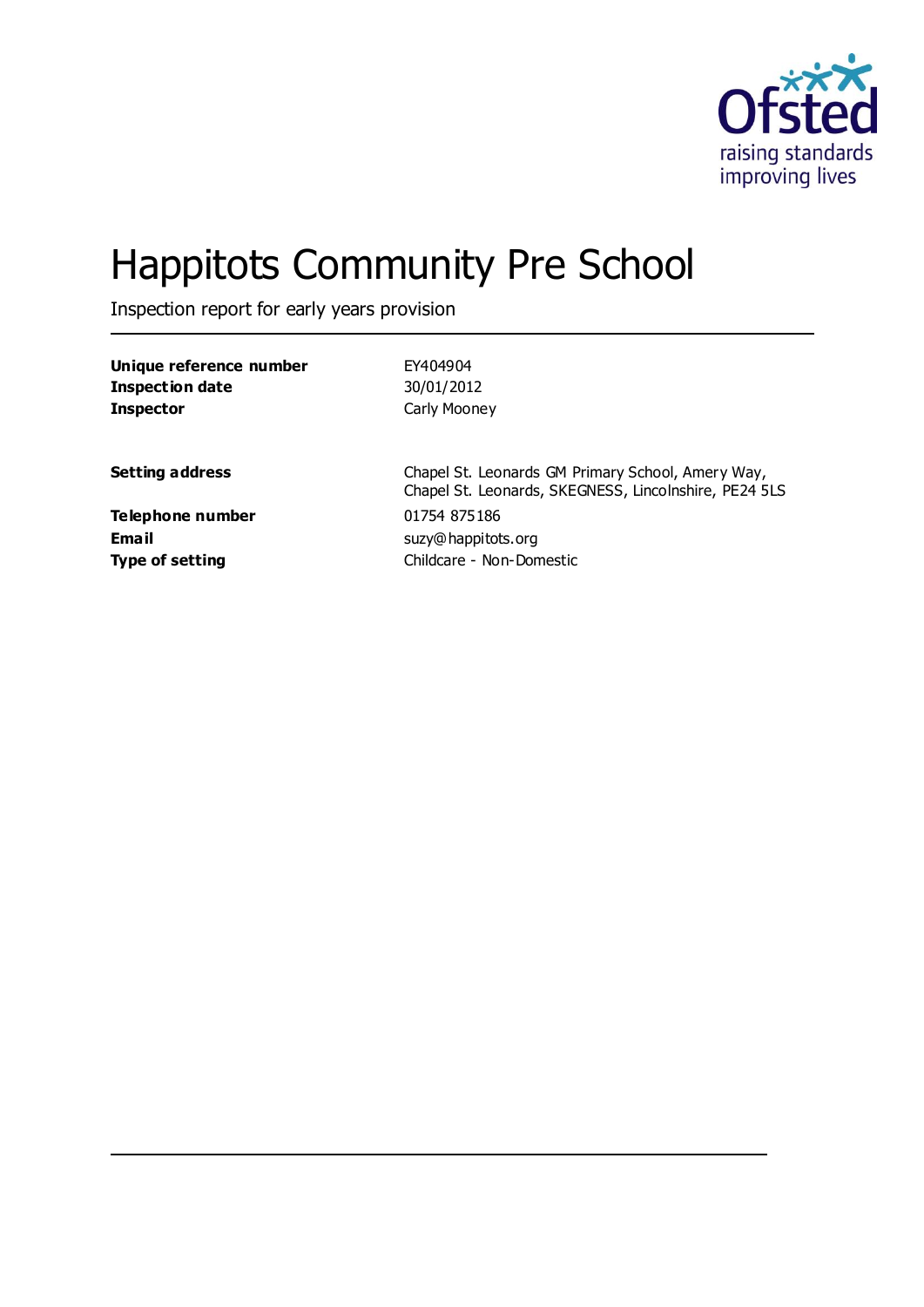The Office for Standards in Education, Children's Services and Skills (Ofsted) regulates and inspects to achieve excellence in the care of children and young people, and in education and skills for learners of all ages. It regulates and inspects childcare and children's social care, and inspects the Children and Family Court Advisory Support Service (Cafcass), schools, colleges, initial teacher training, work-based learning and skills training, adult and community learning, and education and training in prisons and other secure establishments. It assesses council children's services, and inspects services for looked after children, safeguarding and child protection.

If you would like a copy of this document in a different format, such as large print or Braille, please telephone 0300 123 1231, or email enquiries@ofsted.gov.uk.

You may copy all or parts of this document for non-commercial educational purposes, as long as you give details of the source and date of publication and do not alter the information in any way.

T: 0300 123 1231 Textphone: 0161 618 8524 E: enquiries@ofsted.gov.uk W: [www.ofsted.gov.uk](http://www.ofsted.gov.uk/)

© Crown copyright 2012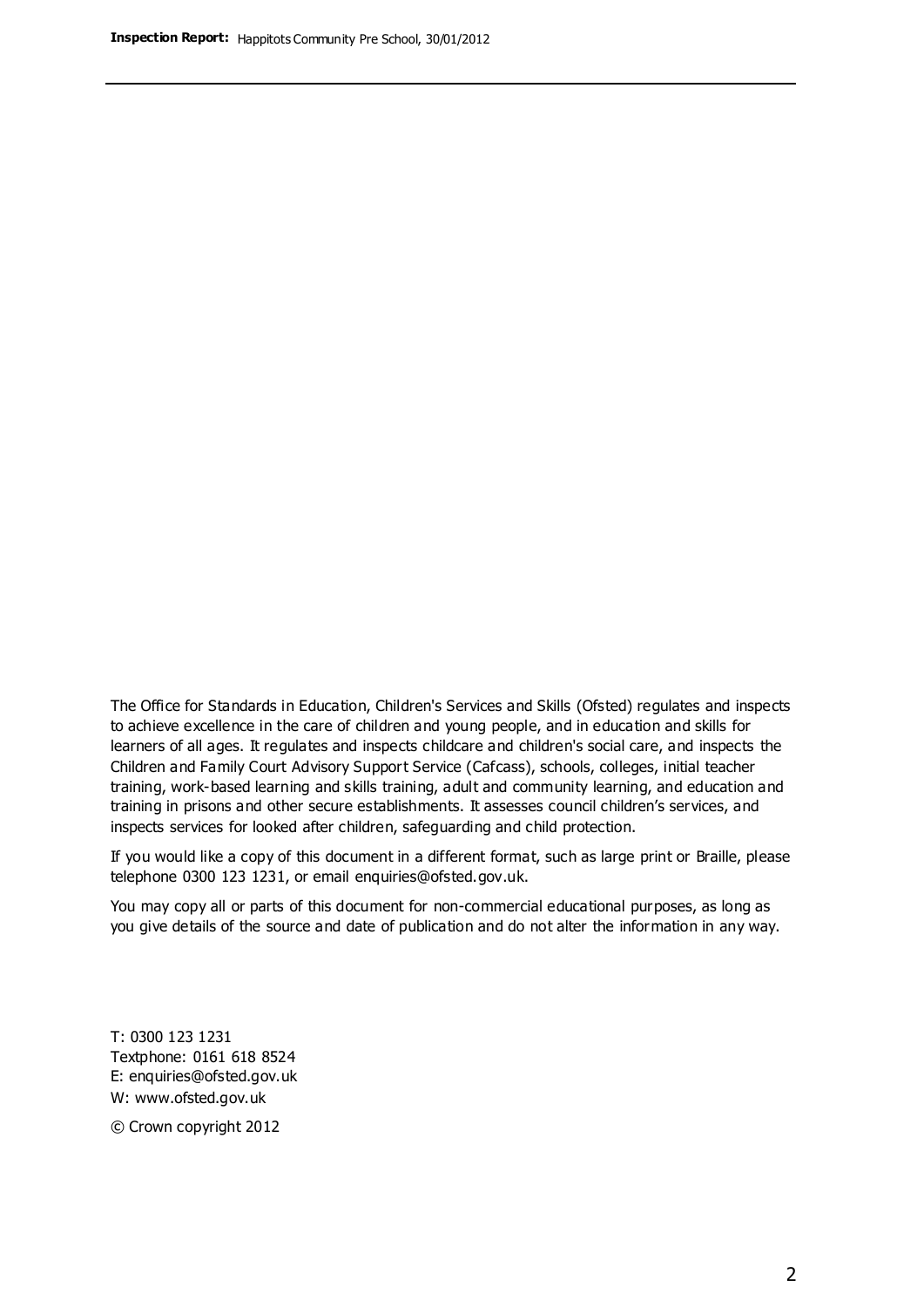## **Introduction**

This inspection was carried out by Ofsted under Sections 49 and 50 of the Childcare Act 2006 on the quality and standards of the registered early years provision. 'Early years provision' refers to provision regulated by Ofsted for children from birth to 31 August following their fifth birthday (the early years age group). The registered person must ensure that this provision complies with the statutory framework for children's learning, development and welfare, known as the *Early* Years Foundation Stage.

The provider must provide a copy of this report to all parents with children at the setting where reasonably practicable. The provider must provide a copy of the report to any other person who asks for one, but may charge a fee for this service (The Childcare (Inspection) Regulations 2008 regulations 9 and 10).

The setting also makes provision for children older than the early years age group which is registered on the voluntary and/or compulsory part(s) of the Childcare Register. This report does not include an evaluation of that provision, but a comment about compliance with the requirements of the Childcare Register is included in Annex B.

Please see our website for more information about each childcare provider. We publish inspection reports, conditions of registration and details of complaints we receive where we or the provider take action to meet the requirements of registration.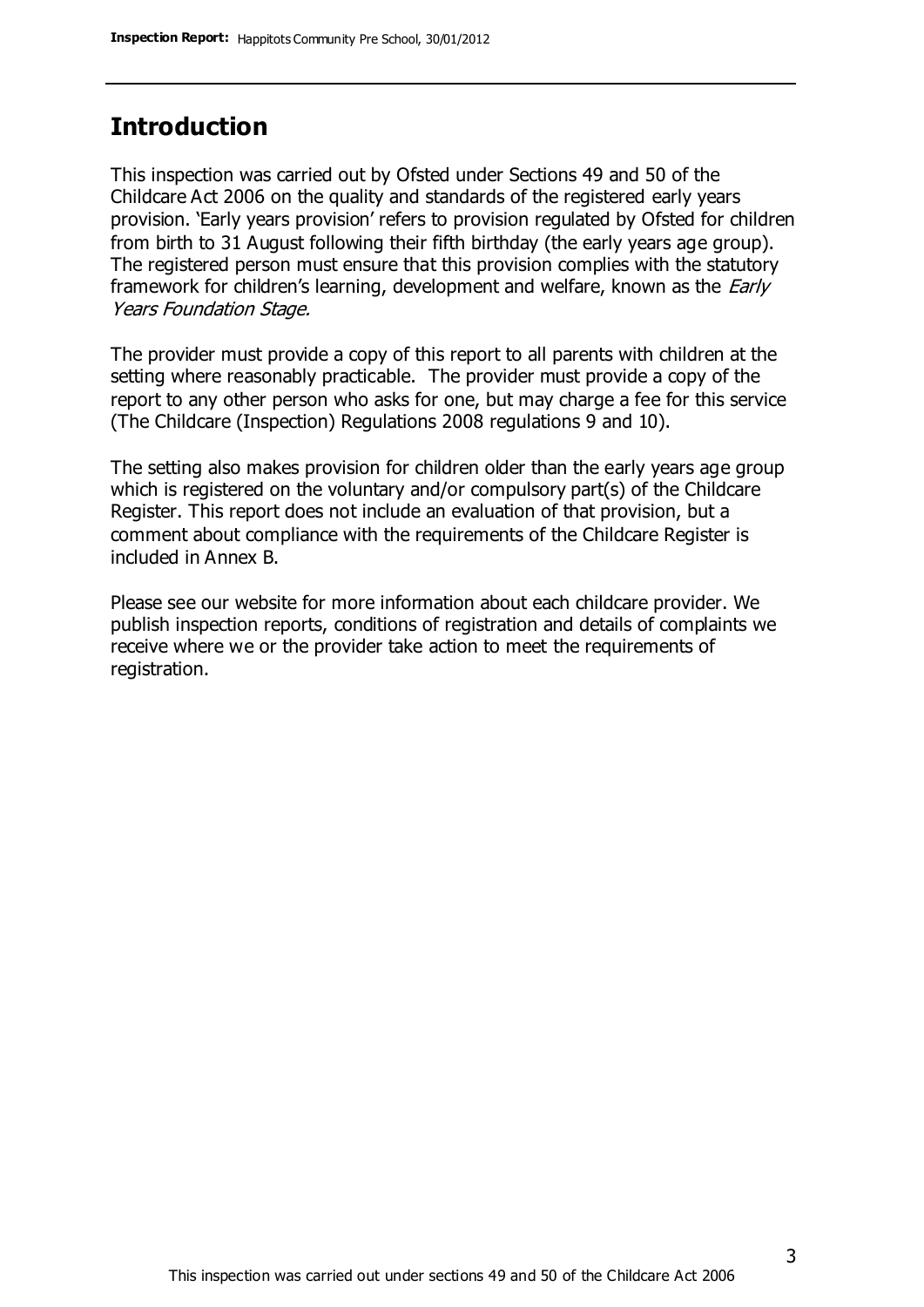# **Description of the setting**

Happitots Pre-School was re-registered in 2010 but has been operating for over 20 years. It operates from a children's centre on the grounds of Chapel St Leonards Primary School, Chapel St Leonards, Lincolnshire. The pre-school serves the local area and has strong links with the school. The pre-school is accessible to all children and there is a fully enclosed area available for outdoor play.

The pre-school opens Monday to Thursday, during school term times. Sessions are from 8.30am until 3.15pm. Children are able to attend for a variety of sessions. The pre-school is registered on the Early Years Register and the compulsory part of the Childcare Register. A maximum of 38 children may attend the pre-school at any one time, all of whom may be on the Early Years Register. There are currently 35 children attending who are within the Early Years Foundation Stage. The nursery provides funded early education for three- and four-year-olds. It supports children with special educational needs and/or disabilities.

The nursery employs six members of childcare staff. Of these, all hold appropriate early years qualifications. The pre-school receives support from the local authority.

## **The overall effectiveness of the early years provision**

Overall the quality of the provision is outstanding.

Children thrive due to the exceptional levels of care and support that is provided at this welcoming and forward thinking pre-school. They make significant progress in their learning and development because staff are dedicated and have an extensive knowledge and understanding of the Early Years Foundation Stage Framework. Staff work cohesively as a team and offer a fully inclusive service where the uniqueness of every child is recognised and celebrated. Highly successful relationships with parents have been firmly established, ensuring children's individual needs are fully supported. The pre-school is led and managed by an experienced and highly motivated management team who, together with all staff, embrace the process of self-evaluation.

## **What steps need to be taken to improve provision further?**

To further improve the high quality early years provision the registered person should consider:

develop further children's opportunities to experience aspects of their local environment during outdoor play.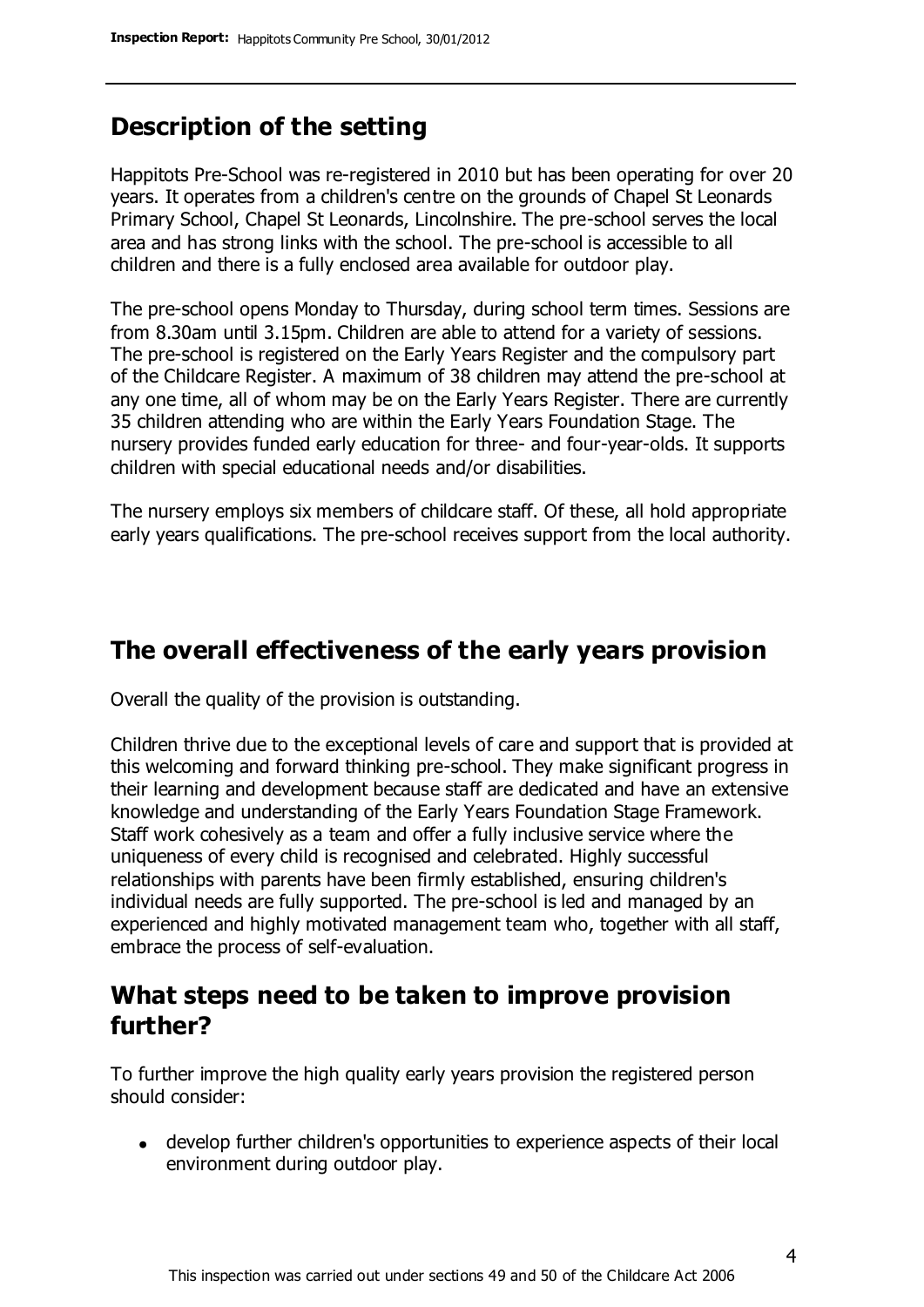## **The effectiveness of leadership and management of the early years provision**

The pre-school is extremely well led by a highly experienced management team, who provide valuable support to all staff. Each staff member is fully valued and respected and they bring a wealth of individual strengths to the setting. All staff are trained to a high level in child protection and safeguarding issues are discussed and reflected on constantly. Robust systems are in place to ensure that all staff, who work with children are suitable to do so. Thorough record of risk assessments are maintained to ensure that children can play in a safe and secure environment. These are placed in prominent positions around the setting as a constant reminder to staff and parents. Staff are vigilant regarding security and daily checks of the premises ensure hazards are quickly identified and minimised. Staff are deployed very effectively and work closely as a team to provide clear supervision of children both inside and outside. The pre-school follows clear Pre-school Learning Alliance policies, which are regularly viewed during staff meetings. A policy of the month is displayed for parents to view to ensure that they are fully aware of the procedures, which effectively underpin the excellent practice at the setting.

Staff create a very stimulating and interesting play space both inside and outside, which allows children to enhance their learning through creative play and exploration. Thoughtful deployment of the resources enables children to make choices and become active, independent learners. The outdoor area is available throughout each session and enables children to experience a full range of activities. However, further development has been identified regarding acknowledging the children's local environment. For example, the beach and Lincolnshire produce. Children's work and photographs are displayed throughout the setting, including the areas where parents gather, which gives them a true sense of belonging. They enjoy helping to display their own work, including pictures and models they have made at home. Through topic work and access to quality resources, such as, books children learn to value each other's differences and similarities. Staff provide a fully inclusive service to all children attending and ensure that no child is disadvantaged in anyway. Individual children's needs are thoroughly addressed through staff's clear knowledge of all of them and their families. Staff are experienced in supporting children with special educational needs and/or disabilities and procedures in place are effective.

Partnerships with parents are excellent. Each child and parent is greeted individually and made to feel very welcome within the setting. Staff value parent's opinions and gather constant feedback about the provision. Parents receive quality feedback about their child's learning, both on a daily basis and through more formal consultations to discuss progress. They spend quality time within the setting at monthly parent interactive sessions and are encouraged to share information about their child's learning at home through their sharing bags. Parent's comment very positively about the individual support given to their child. The pre-school exchanges clear information about children when they attend other settings to ensure effective continuity and progression and strong links are in place with the local school to ease transition.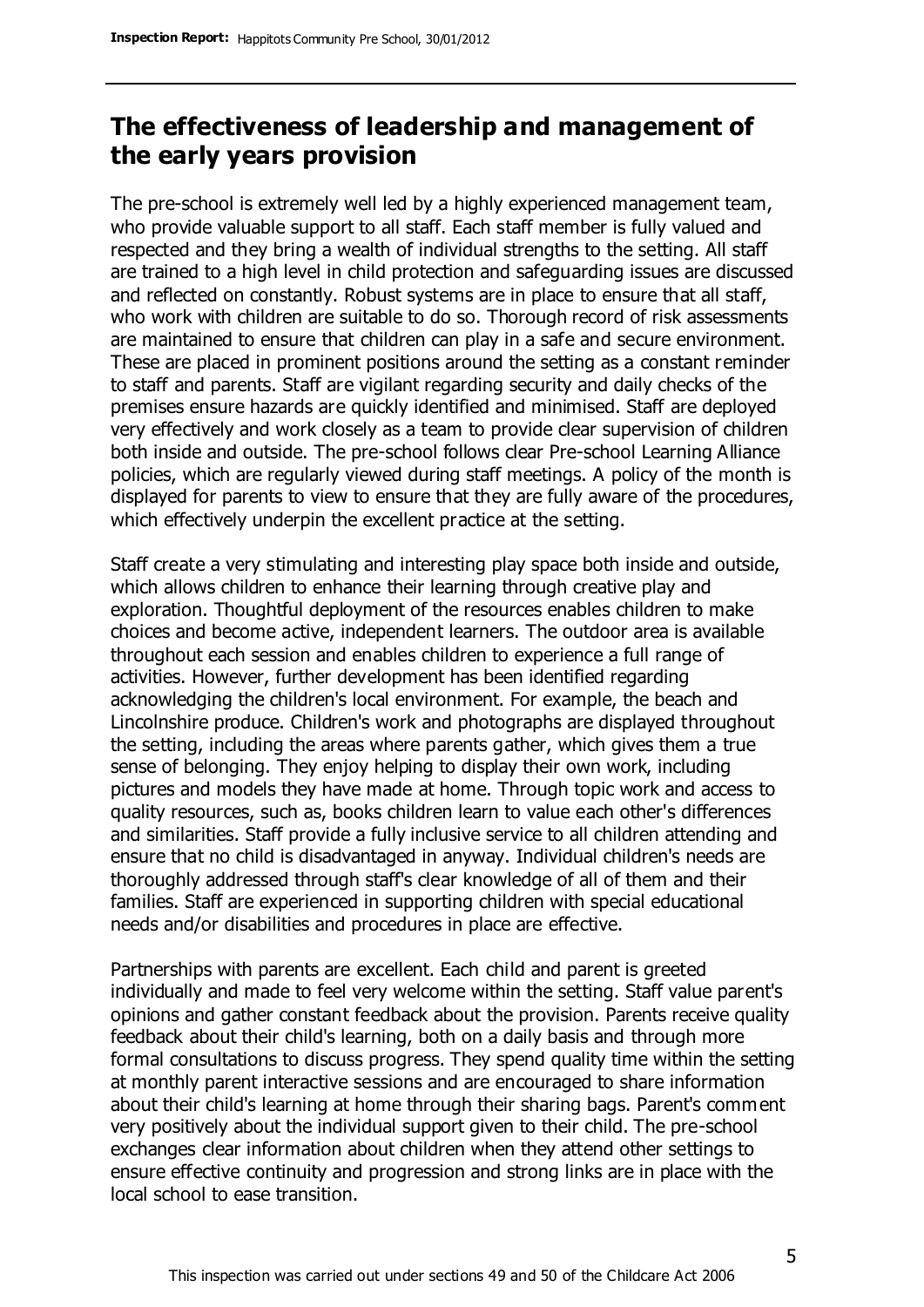Management and staff have a very clear vision for the setting and truly embrace the process of self-evaluation. They have high expectations and set high standards, which are embedded across all areas of their practice. Regular staff meetings provide valuable opportunities for staff to raise their views and share good practice. Identified areas for improvement are focussed and realistic, fully taking into account the needs of the children. Staff are highly motivated to attend professional training, which enhances their current knowledge and skills.

# **The quality and standards of the early years provision and outcomes for children**

Children arrive confidently at the setting and quickly settle at an activity of their choice. There is a vibrant, yet calm atmosphere where all children are happy, eager to learn and respond to challenges with great enthusiasm. Staff demonstrate a wealth of experience regarding their knowledge of how children learn and as a result, there are good opportunities for children to play independently, alongside others and in groups. Children benefit from an inclusive, child-centred curriculum that takes into account their individual learning needs. Parents and children actively contribute to each child's personalised learning through adding their observations, thoughts, interests and ideas to planning spiders displayed on the parent's notice board. Learning journeys provide a comprehensive record of the progress children are making towards the early learning goals. Observations are meaningful, clearly linked to the areas of learning and provide realistic next steps for children to work towards. A tracking system in place, allows staff to effectively track children's progress and quickly identify and reduce any gaps in their learning. A strong key person system is in place for children to become familiar with the setting and feel confident and safe within it. A second named key person is also available to ensure that there is always a familiar and trusted person available, who knows the child well.

Children are motivated to be highly independent learners, who are given time to make their own decisions and have ownership of their actions. Children demonstrate that they are familiar with routines, such as joining as a group when the bell is rung. A visual timetable provides guidance to the day and allows children to reflect on what has happened and to know what is happening next. They engage in many independent activities, such as washing up their own cup and plate at snack time and putting on Wellington boots when choosing to play outside. Children play in a word rich environment and develop a love for books as they sit attentively and listen to stories told with great enthusiasm. Literacy skills are supported well in all areas of learning, such as writing 'shopping lists' when visiting the pre-school shop. Older children, in particular, talk willingly with adults and each other and show they are confident communicators. This coupled with their developing skills in technology and problem solving contributes to their future economic well-being. Children frequently access a computer on which they confidently complete simple programs. They work very well together as a team deciding, which number balloon matches the number of dots on the dice. Displays show that children are able to use a camera to take photographs of their friends. During role play, children play with real food items, such as fruit, vegetables and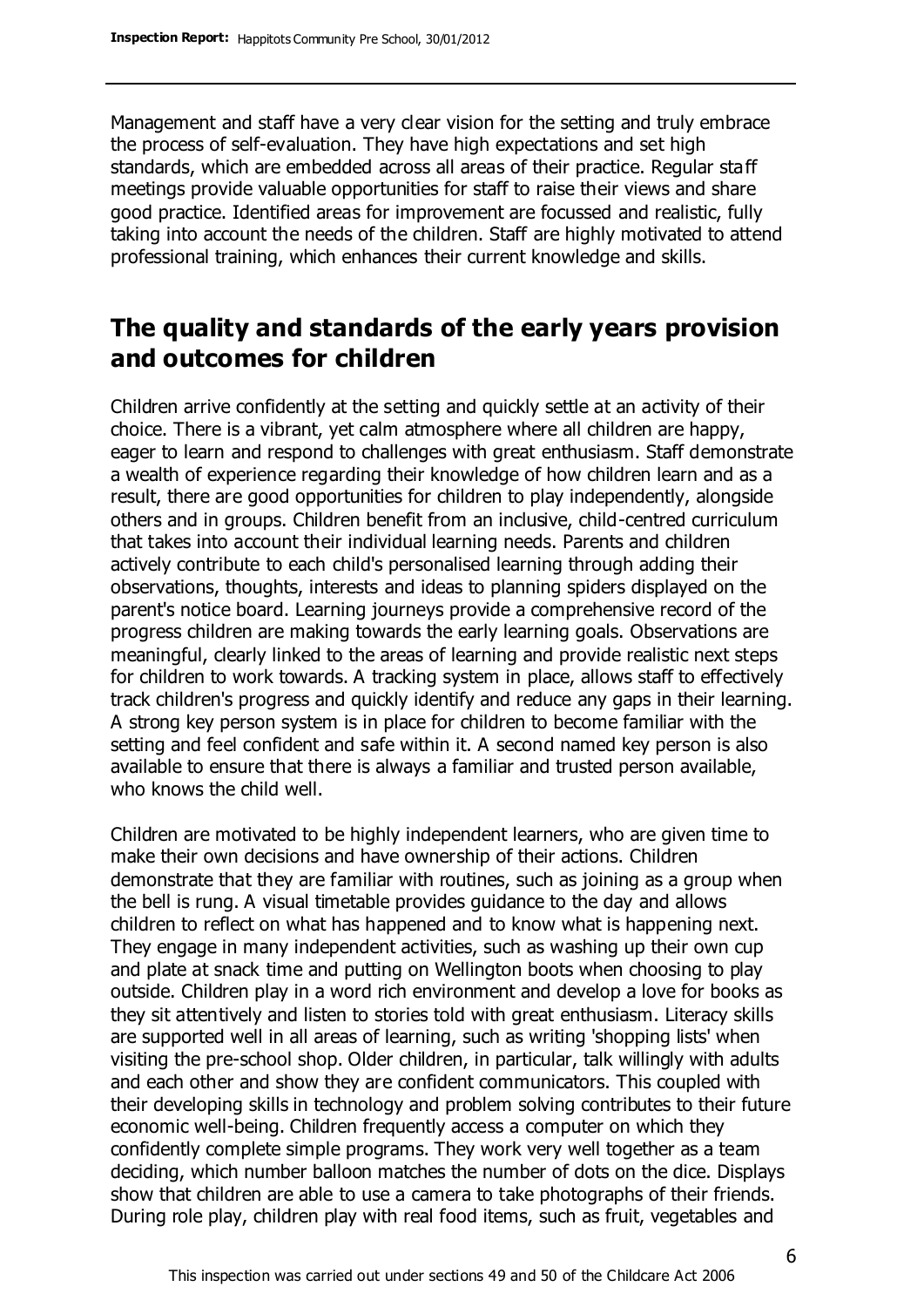ice cubes. They carefully cut up the items into pieces, using real knifes and mix together their mixture to make their 'ice cream'. Children express their ideas creatively through their drawings, art and craft work, role play activities and through a range of media. They proudly show members of staff the Chinese dragon they have made at home, with materials provided by the pre-school in their sharing bag. Children spend valuable time in the local community, engaging in activities, such as, trips to the beach, post office and nursing home. Children freely access a rich and inspiring outdoor area where they embrace a range of play experiences. For example, they develop their physical skills, manipulate dough and join in more strenuous activities, such as constructing with large crates or digging in mud.

Children are actively and consistently praised by staff for their efforts and achievements and as a result, their confidence and self-esteem is carefully fostered. Children develop a significant understanding of healthy eating through topic work, ongoing discussions with staff and through accessing healthy snacks each day. They are successfully encouraged to develop their own personal hygiene skills, such as independent toileting and automatically washing their hands before snacks. Children have excellent opportunities to take responsibility for their own safety by playing in a safe and supportive environment. They understand how to evacuate the premises in an emergency and are gently reminded how to use equipment safely while playing. Overall, children successfully demonstrate that they are acquiring excellent skills, which will benefit them in the future.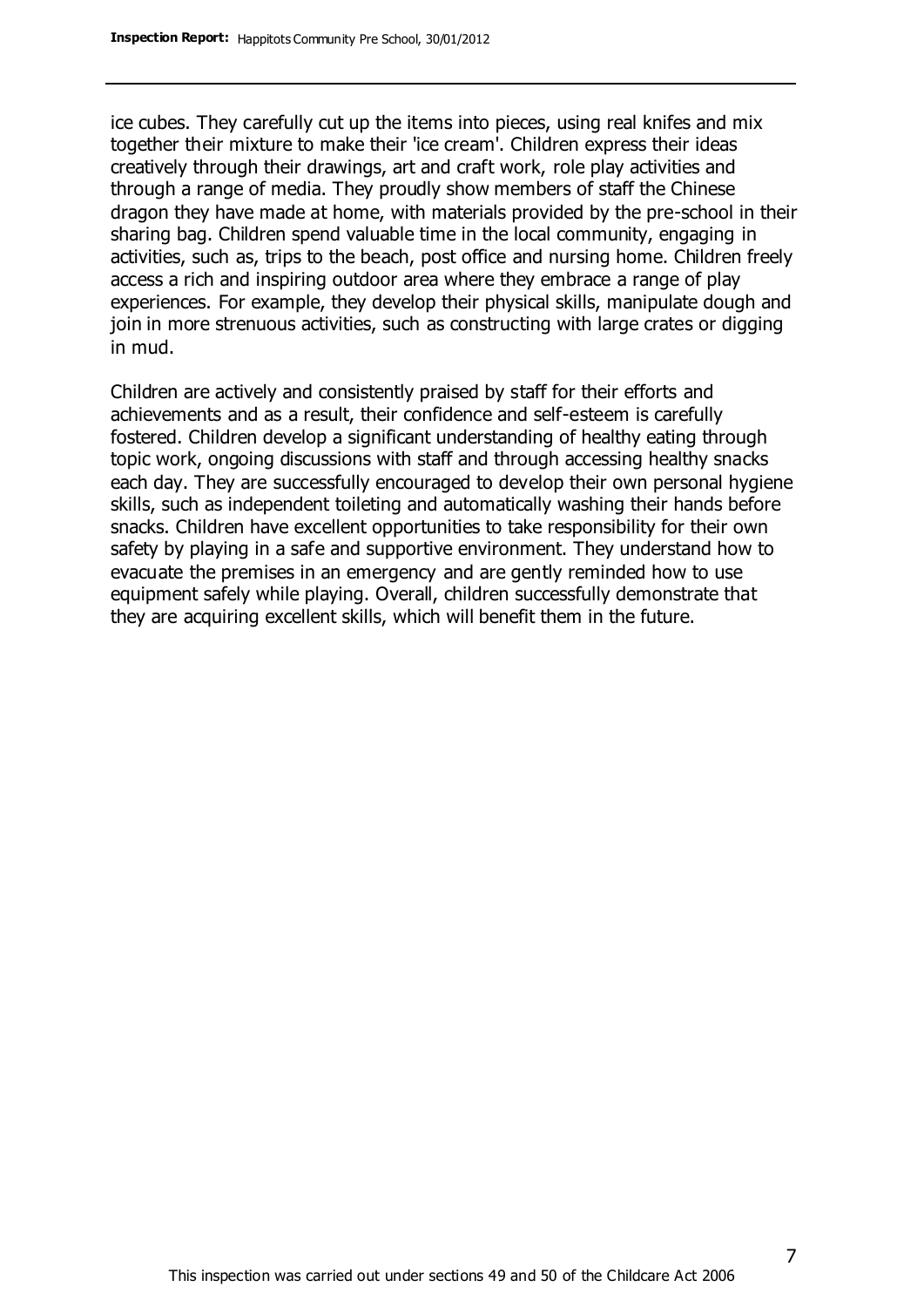# **Annex A: record of inspection judgements**

#### **The key inspection judgements and what they mean**

Grade 1 is Outstanding: this aspect of the provision is of exceptionally high quality Grade 2 is Good: this aspect of the provision is strong Grade 3 is Satisfactory: this aspect of the provision is sound Grade 4 is Inadequate: this aspect of the provision is not good enough

#### **The overall effectiveness of the early years provision**

| How well does the setting meet the needs of the<br>children in the Early Years Foundation Stage? |  |
|--------------------------------------------------------------------------------------------------|--|
| The capacity of the provision to maintain continuous                                             |  |
| improvement                                                                                      |  |

#### **The effectiveness of leadership and management of the early years provision**

| The effectiveness of leadership and management of the             |  |
|-------------------------------------------------------------------|--|
| <b>Early Years Foundation Stage</b>                               |  |
| The effectiveness of leadership and management in embedding       |  |
| ambition and driving improvement                                  |  |
| The effectiveness with which the setting deploys resources        |  |
| The effectiveness with which the setting promotes equality and    |  |
| diversity                                                         |  |
| The effectiveness of safeguarding                                 |  |
| The effectiveness of the setting's self-evaluation, including the |  |
| steps taken to promote improvement                                |  |
| The effectiveness of partnerships                                 |  |
| The effectiveness of the setting's engagement with parents and    |  |
| carers                                                            |  |

### **The quality of the provision in the Early Years Foundation Stage**

The quality of the provision in the Early Years Foundation Stage | 1

#### **Outcomes for children in the Early Years Foundation Stage**

| <b>Outcomes for children in the Early Years Foundation</b>    |  |
|---------------------------------------------------------------|--|
| <b>Stage</b>                                                  |  |
| The extent to which children achieve and enjoy their learning |  |
| The extent to which children feel safe                        |  |
| The extent to which children adopt healthy lifestyles         |  |
| The extent to which children make a positive contribution     |  |
| The extent to which children develop skills for the future    |  |

Any complaints about the inspection or report should be made following the procedures set out in the guidance available from Ofsted's website: www.ofsted.gov.uk